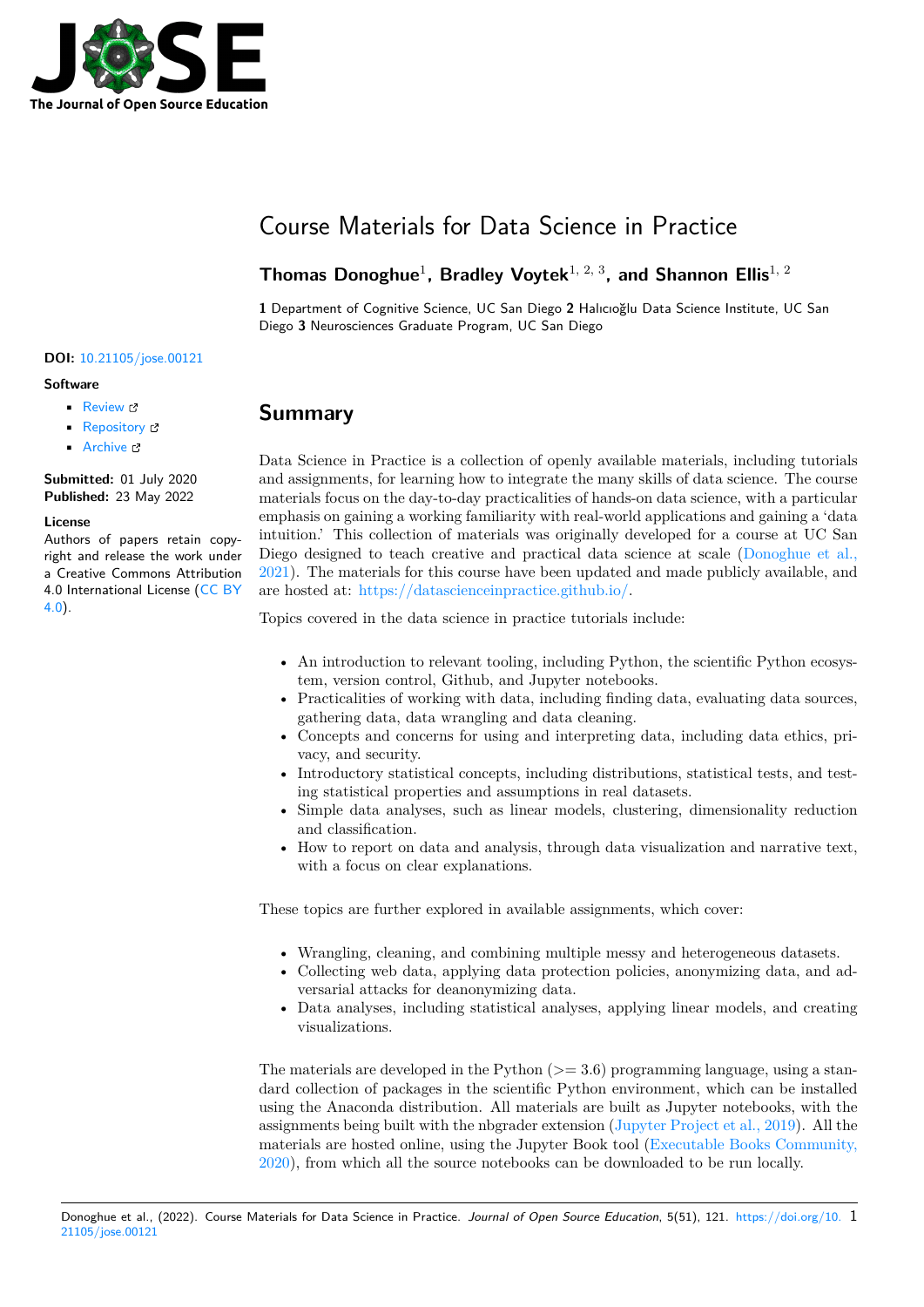

### **Statement of Need**

The field of data science has been rapidly expanding, creating a need for accessible and scalable materials. There is high interest for instruction in data science, and a need in both academia and industry for trained and skilled practitioners. Developing such skills requires hands-on experience and expertise. To address this need, the materials here are focused on practical code-based tutorials, and guided assignments that allow users to practice applying the topics and ideas under study.

There are many available resources for topics within and related to data science, including dedicated tutorials for data science tools and software packages. What can still be difficult, for the novice, is learning how to find and navigate through these materials. A key goal of this course and these materials is to offer a curated introduction to the many topics and available tools, and some initial guided work to make sure users can start to engage with the many aspects of data science. Throughout the course materials, there are many links to other resources. The goal is that these materials be a starting place for the potential user, and a launching off point to the many other more specific resources and tutorials available.

Data science is an interdisciplinary field, requiring expertise from across a range of relevant fields - including technical aspects such as software, computation, statistics, mathematics and machine learning, as well as topics such as research design, contextual understanding of data, ethics, and an understanding of the potential impacts. These materials aim to encompass these multiple elements of data science, focusing not only on the technical aspects of doing data science, but also acknowledging and emphasizing the social impacts and responsibilities of practicing data scientists. These materials are part of an emerging field of integrated data science, as compared to more traditional courses and materials that focus on, for example, detailed machine learning or computation.

### **Instructional Design**

This set of materials was originally created as core materials for a university course, Data Science in Practice, taught at UC San Diego (Donoghue et al., 2021). This course was first taught in the Spring of 2017 and has about 400 students per iteration. The scale of this course originally prompted the development of standalone materials and assignments, that we are now making more generally available.

The full course is supplemented by lectures and [lab sections, and is des](#page-2-0)igned as a projectbased course. Students work through the materials and assignments presented here, with the goal of building towards doing realistic data science projects. In these projects, students must find openly available datasets, develop a proposal, and then execute analyses to come to an answer. Students must then contextualize the results as a computational notebook that lists their questions and hypotheses, background, ethical considerations, data sources and reliability, results, and conclusion, intermixed with the code and visualizations used to perform the analyses.

In order to encourage users of the public website to also continue to pursue independent data science projects, the website also includes a description of the project outline from the course. This includes guidelines for how to complete data-driven projects using openly available datasets and tools, including listings of available data repositories.